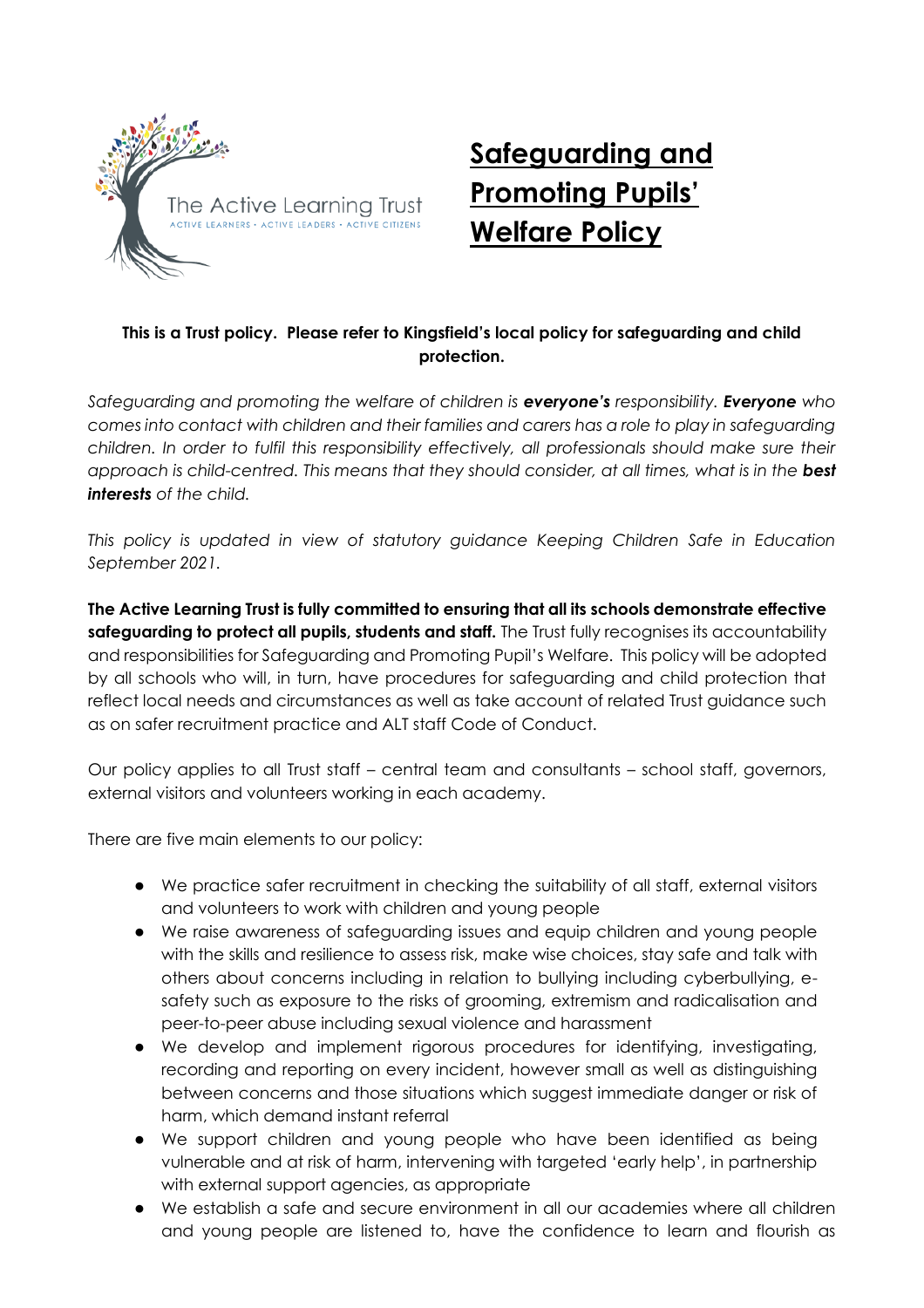individuals.

Safeguarding is part of the Ofsted inspection framework within the 'personal development and welfare' strand as well as in 'leadership and management'. Extreme radicalisation is regarded as a safeguarding issue for vulnerable and at-risk children and young people and therefore schools are expected to respond to this within their own 'Prevent risk assessment/action plan' as part of their safeguarding approach. A proforma for this plan is usually available from the LA.

We recognise that because of daily contact with pupils, academy staff are well placed to observe outward signs of abuse – physical, sexual, emotional and neglect – manifesting itself in a range of ways including poor attendance patterns, missing from education, challenging behaviours, erratic mood swings and changes in self-presentation. We are also aware that some of these signs can be an indication of extra-familial harm including (but not limited to) domestic abuse, sexual exploitation, criminal exploitation and exposure to serious youth violence.

The Trust will therefore, through its academies:

- Establish and maintain an environment where children and young people feel secure, are encouraged to talk, and are listened to.
- Ensure children and young people know that there are adults in each academy who they can approach and trust if they are worried.
- Include opportunities in the curriculum for children and young people to develop the skills they need to stay safe from abuse as well as develop their own emotional and mental health and well-being.
- Develop Mental health as a key development priority for the Trust following recent national guidance and concerns reported by Heads. A mental health lead from each academy will be trained and a Trust-wide working group is active, focusing on curriculum development and the dissemination of best practice in response to regular pupil and staff surveys.

The Trust supports arrangements set out by local multi-agency safeguarding partners with which schools must comply, including health and children's social care ensuring:

- There is at least one designated senior person for safeguarding, in each academy, who has received appropriate training and support, and with responsibility for the child protection file, as well as named deputies, all of whom have their role referenced in job descriptions.
- There is a nominated Trust Board member responsible for safeguarding.
- Every member of staff (including temporary and supply staff, external visitors, volunteers and the governing body) is made aware of the names of the senior designated safeguarding lead and deputies and their roles in each academy.
- **All** staff and governors in academies, including central Trust staff, receive safeguarding training as stipulated by statutory guidance.
- **All** staff and governors in academies, including Trust staff and associated consultants, appear on the relevant central register that records a DBS check and a signed response establishing that they have read and understood the Safeguarding Policy and the relevant statutory guidance - part 1 and annex A - of the Keeping Children Safe in Education latest version.
- In accordance with guidance for academies all of our senior leaders, teachers that carry department headships, headteachers, governors and trustees are subject to a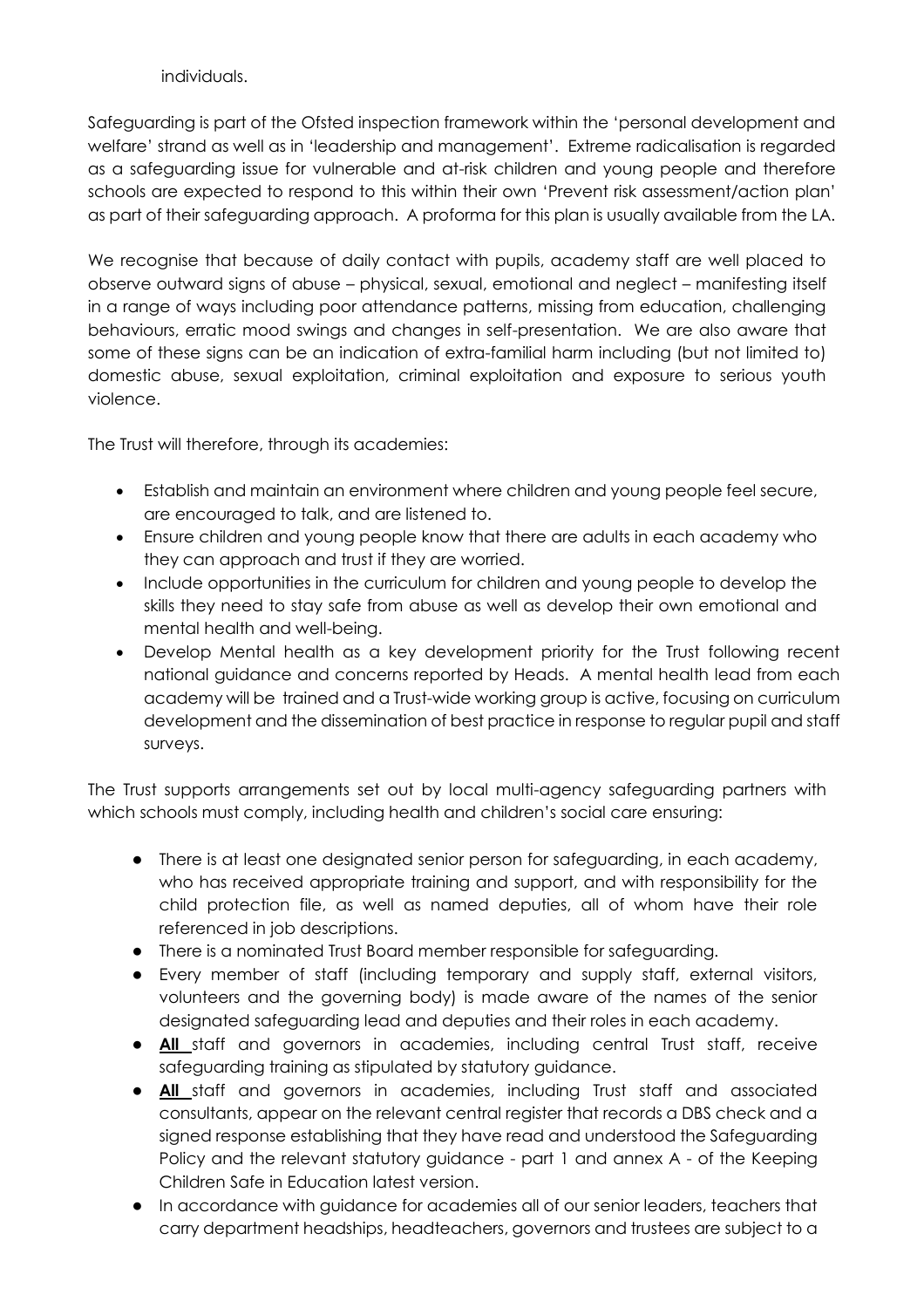128 check.

● The Board of Trustees and Local Governing bodies facilitate a whole school approach to safeguarding. This means ensuring safeguarding and child protection are at the forefront and underpin all relevant aspects of process and policy development. Ultimately, all systems, processes and policies should operate with the best interests of the child at their heart.

### **Procedures**

- The training of all staff in safeguarding must be reviewed in line with Government guidance and KCSiE and communicated to parents/carers so that they have an understanding of the responsibility placed on the academy and its staff by setting out its obligations in the academy prospectus.
- The Local Authority is notified if there is an unexplained absence of a pupil who is subject to a Child in Need Plan, including early detection of children missing from education.
- Effective links are maintained and developed with relevant agencies and academies co‐operate as required with their enquiries regarding safeguarding matters including attending the multi-agency core group, child in need and case conferences.
- All staff meet the statutory duty of safeguarding pupils at risk of female genital mutilation (FGM) and have undertaken appropriate training. Staff have a mandatory duty to report to the police any cases of FGM and they are also expected to report cases of girls they believe are at risk of undergoing the procedure.
- Written, chronological records of concerns about children and young people are kept, even where there is no need to refer the matter immediately. All academies are now using MyConcern - a highly-regarded software package that supports a consistent approach to recording and reporting across the Trust.
- All paper records are kept securely; separate from the main pupil file, and in locked locations, with standards of confidentiality maintained. It is good practice now to have two emergency contact numbers for pupils.
- Correct and appropriate procedures are followed where an allegation is made against a member of staff, agency cover staff or volunteer. It is important that all staff who are trained in positive handling strategies are aware of safeguarding issues and how to use restraint safely.
- Safer recruitment practices are always followed including that at least one member of an interview panel for posts with access to children and young people has undertaken recognised safer recruitment training.

We recognise that children and young people who are abused or witness violence may find it difficult to develop a sense of self-worth. They may feel helplessness, humiliation and some sense of blame. The school may be the only stable, secure and predictable element in the lives of children and young people at risk. When in the academy their behaviour may be challenging and defiant or they may be withdrawn. Our academies will endeavour to support the pupil or student in:

- Engaging with the content of the curriculum and the teaching of specific skills, positive behaviours and attitudes.
- Learning within the academy ethos, promoting a supportive and secure environment, where pupils feel valued and listened to, with concerns taken seriously.
- Benefiting from the academy positive behaviour policy that is aimed at supporting vulnerable pupils in the school including those with SEN and disabilities, looked after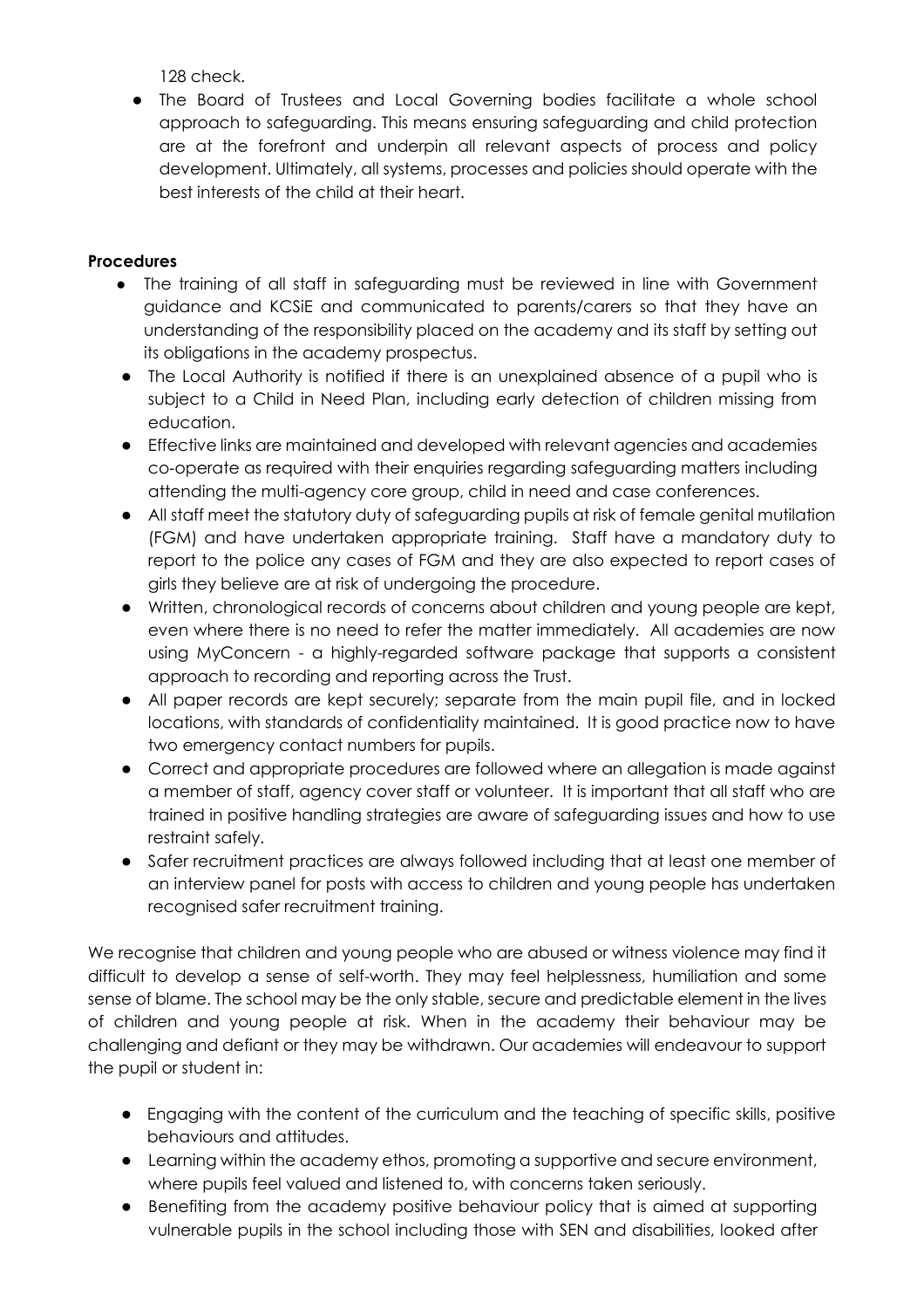and young carers as well as those at risk of exclusion. The academy will ensure that the pupil knows that some behaviour is unacceptable but they are valued and not to be blamed for any abuse which has occurred.

- Accessing local agencies that support the pupil such as children's social care, Child and Adult Mental Health Services (CAMHS), education welfare services and educational psychology services.
- Gaining the support required eg when a pupil who is subject to a Child in Need Plan leaves a school, their information is transferred to the new school immediately and the child/young person's social worker is informed.
- Recognising that peer on peer abuse can manifest itself in many ways. All forms of peer on peer abuse are unacceptable and will be taken seriously
- Being clear that sexual violence and sexual harassment will not be tolerated. KCSiE Part Five – 2021 should be referred to for full details of procedures to be followed in such cases.
- Recognising that young people who go missing can be at increased risk of sexual exploitation and have procedures in place to ensure an appropriate response, particularly students who go missing on repeat occasions.
- Supporting pupils who are victims, or suspected victims, or domestic abuse.

### **The school's Prevent strategy as part of safeguarding**

Since 2010, when the Government published the Prevent Strategy, there has been an awareness of the specific need to safeguard children, young people and families from violent extremism and radicalisation. There have been several occasions both locally and nationally in which extremist groups have attempted to radicalise vulnerable children and young people to hold extreme views including views justifying political, religious, sexist or racist violence, or to steer them into a rigid and narrow ideology that is intolerant of diversity and leaves them vulnerable to future radicalisation.

The current threat from terrorism in the United Kingdom may include the exploitation of vulnerable young people, to involve them in terrorism or in activity in support of terrorism. The normalisation of extreme views may also make children and young people vulnerable to future manipulation and exploitation. Academies need to make it clear that this exploitation and radicalisation should be viewed as a safeguarding concern.

The Counter-Terrorism and Security Act, 2015 places a duty on authorities (including schools) 'to have due regard to the need to prevent people from being drawn into terrorism'.

All staff in our academies must be made aware of this duty.

When any member of staff has concerns that a pupil may be at risk of radicalisation or involvement in terrorism, they should speak with the Designated Safeguarding Lead or Prevent Lead.

'The statutory guidance makes clear that schools and childcare providers are expected to assess the risk of children being drawn into terrorism, including support for extremist ideas that are part of terrorist ideology. This means being able to demonstrate both a general understanding of the risks affecting children and young people in the area and a specific understanding of how to identify individual children who may be at risk of radicalisation and what to do to support them.' *The Prevent Duty, DfE advice for schools and childcare providers 2015*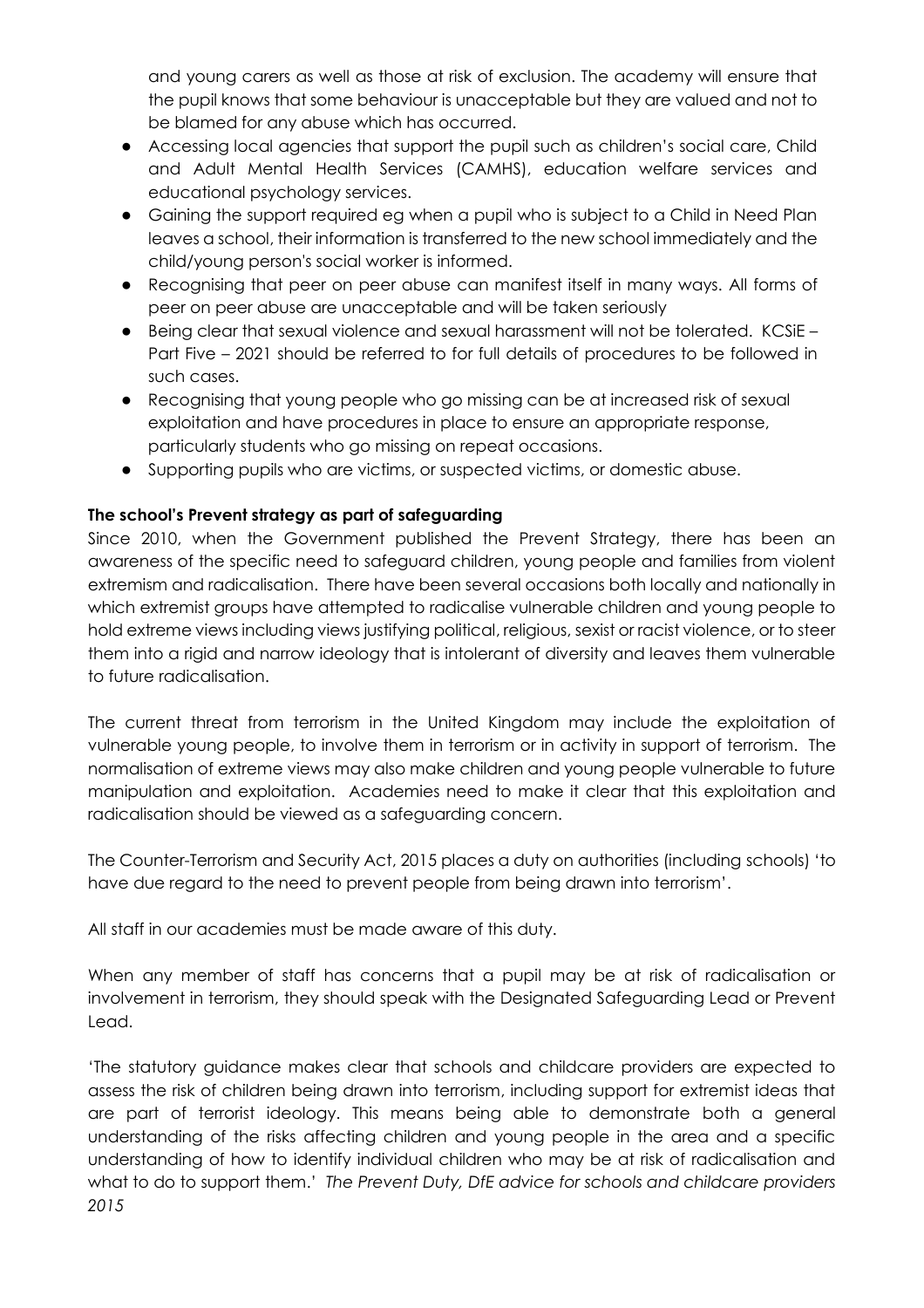In view of the above the Trust's expectation is that:

- Prevent will be included in the school's safeguarding policy and as part of the school's prevention strategy, with a view to protecting those children and young people vulnerable and at risk
- There will be a single, trained, point of contact, who will provide staff awareness training and vet external speakers and internal events
- All adults within the school community who may come into contact with children and young people during the school day, including before and after school, will undertake the appropriate training, including Prevent
- Links will be made with SMSC, British values, citizenship, PSHE, tutorials, assemblies identifying explicit opportunities for pupil skill development in assessing risk and having the ability to look out for themselves and others
- Parents/carers will be involved as appropriate
- E-safety advice and guidance for pupils, staff and parents will include Prevent
- Processes will be robust in terms of assessing, recording and reporting incidents, as well as referring on, if appropriate.

Appendix A provides a checklist for school governors as a means of quality assuring the school's procedures alongside the Trust's policy, legal requirements and statutory guidance.

*September 2021*

This policy shall be reviewed annually.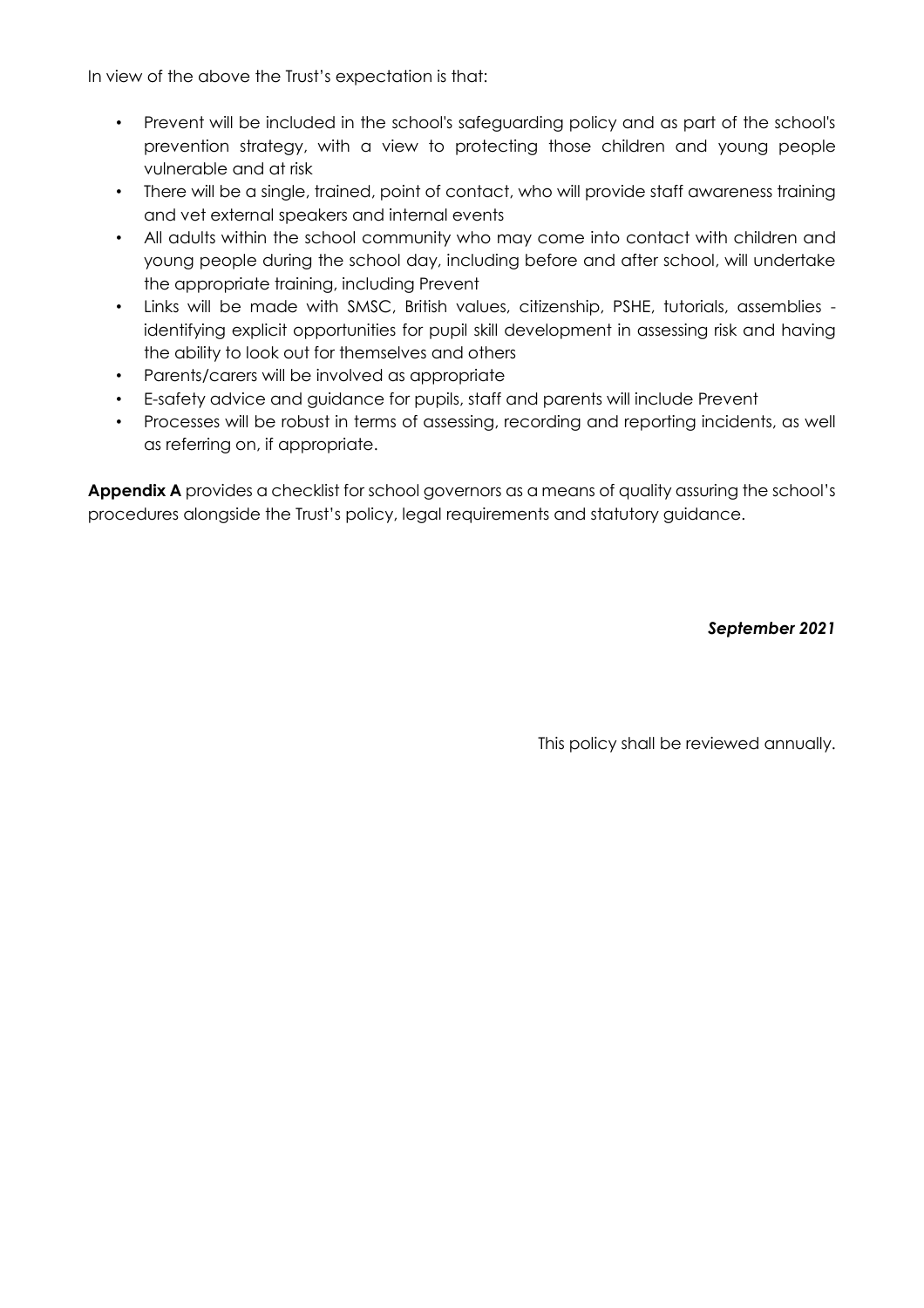#### **Appendix A**

#### **Expectations of governing bodies**

All local governing bodies will have a safeguarding lead that, in collaboration with other governors, will hold the headteacher and other designated staff to account in relation to implementing legal requirements and statutory guidance. This process will focus on ensuring:

The single central record (complies with the statutory guidance) is current, accessible, managed effectively and monitored regularly – and includes all volunteers, all external visitors who engage in 'regulated activities' and those associated with homestay exchange visits and governors (section 128 check) who now need to have an enhanced DBS check, as well as training dates. All risk assessments must be recorded

Staff are trained to recognise signs of concern including poor attendance patterns, challenging behaviours, erratic mood swings, changes in self-presentation – this in the context of a mandatory three year renewal of training for all staff, two years for designated leads, however, the expectation now is that all staff including governors will have an annual briefing to update on key issues such as FGM, honour-based abuse, children missing from education, Prevent (all adults in the school undertaking online training annually)

The school exercises stringent safer recruitment practice including at least one member of a recruitment panel with the appropriate training

The designated safeguarding lead (DSL), a senior post, supported by deputies is at no time delegated to others and the role, as that of the deputies, is stated clearly in the incumbent's job description, with all staff understanding the demands of these roles. Regular supervision is provided for the DSL

All staff understand and sign the latest statutory guidance, including part one and annex A, and are aware of school procedures and the Trust policy

Rigorous procedures are in place to assess, record and report all incidents – a written, chronological account - this includes investigating every incident, however small, distinguishing between concerns and those situations which suggest immediate danger or risk of harm – all incidents are now recorded on MyConcern (from September 2018)

All staff understand the additional vulnerabilities of pupils with SEN and disabilities, looked after children, young carers and those who may go missing from education as well as those subject to private fostering arrangements

The school uses a range of strategies to respond to specific needs in partnership with external support agencies, recognising the importance of targeted 'early help'

All sensitive material is confidentially filed and in securely locked storage

That all pupils feel safe, secure and confident to learn, with the skills and resilience to assess risk, make wise choices, stay safe including online, reflecting the new DfE guidance, and able to talk with others about concerns including bullying – with a specific focus on all groups at particular risk and vulnerable such as those whose behaviour challenges gender norms, such as transgender pupils ; peer to peer abuse such as sexting and upskirting must be challenged; the teaching of key skills must take place across all years and be age-appropriate, with emotional and mental health and well-being a key focus

That pupils know where and how to seek support if they are worried and that the school provides a listening, supportive environment if they choose to do so